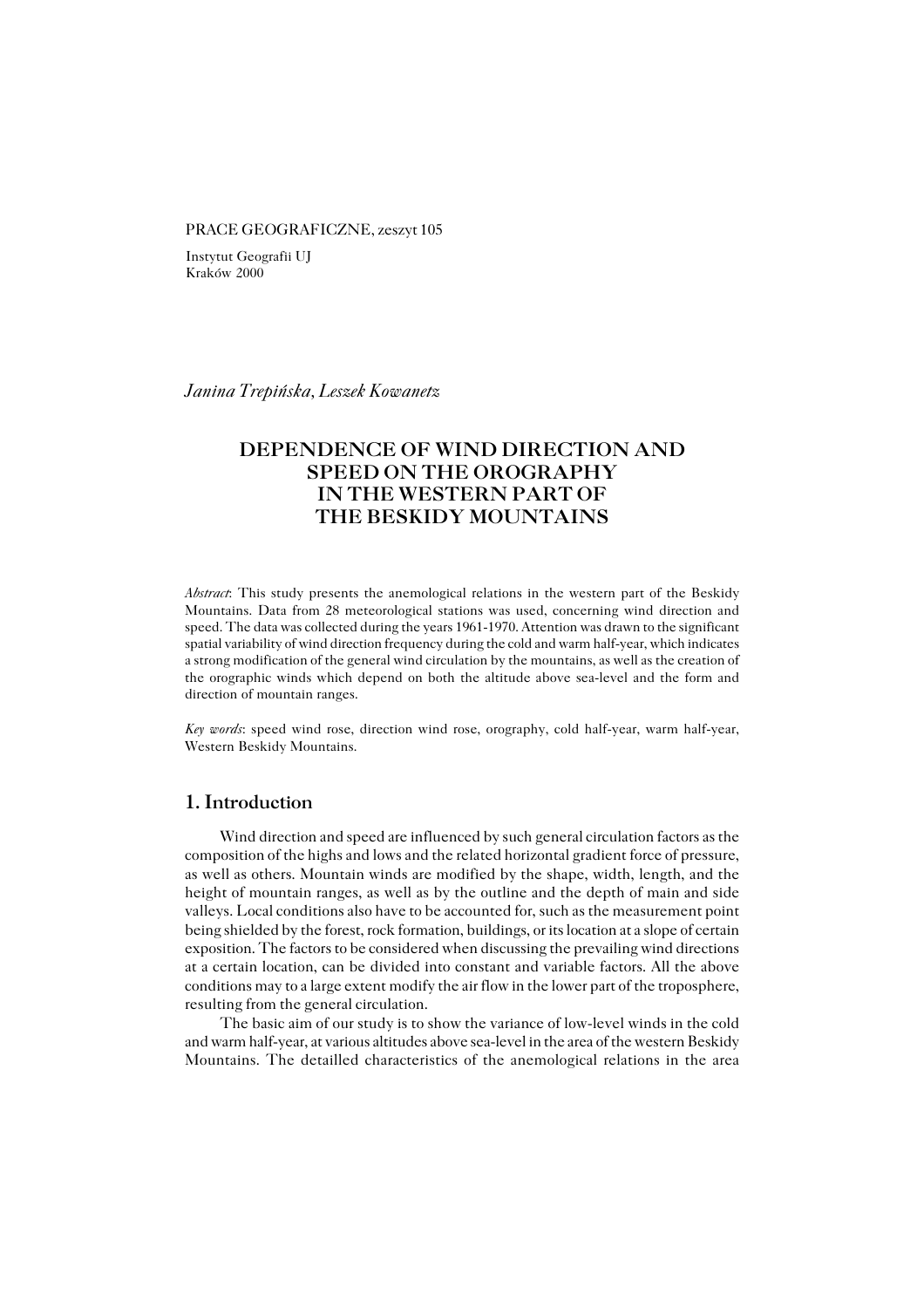described, were recognised by T. Niedźwiedź, on the basis of the materials gathered by J. Orlicz and M. Orlicz (Niedźwiedź et al. 1985). In a year, on average, the Carpathian foreland is dominated by western winds, although a relatively large share belongs to eastern winds. In the Carpathian foreland, winds from the western sector constitute 40% of the total of winds within a year, while 20−30% of them come from the eastern sector. In the summit parts, at mountain passes and in higher parts of the slopes, the southern winds dominate (sometimes exceeding 20%).

The share of winds from latitude directions in contrast to winds from longitude directions in the area studied, is interesting. At the foreland of the Carpathians, one can observe a significant domination of latitudinal air flow, which reaches maximum values in summer. In the valleys located at the heart of mountain ranges, the domination of zonal circulation is observed only in June. It must be stressed that in May, and sometimes in June, the western circulation is lower in comparison with the eastern one; being similar to the circulation in autumn. A quota of winds from the north (also from the whole northern quadrant), totalling up to a dozen or so percent, is observed both in summer and in winter. Yet the decisive domination of the southern sector (in relation to the northern sector) occurs during the whole year, totalling up to 20%.

The frequency of observations with calm depends on local conditions. In the shielded valleys of the Carpathians, it is estimated to be ca. 50%, while in the summit parts it is the lowest – ca. 5%. The frequency of observations with calm in the vertical profile of the Carpathians was presented by J. Trepińska (1985). The dependence of the occurrence of calm on an altitude above sea−level is more complex (non−linear) in concave areas.

### **2. Methodology of the study**

In order to describe in detail the anemological conditions in the western part of the Beskidy Mts. and their foreland, data from 28 meteorological stations was studied (Fig. 1, Tab. 1). The main criteria for the choice of these measurement points was the possibility of gathering numerical data, both from the archives at the Climatology Department at the Institute of Geography of the Jagiellonian University and from the specialist literature (Niedźwiedź et al. 1985). The height of the anemometers (Tab.  $1 - H_{\text{Wild}}$ ) used for estimation of the wind parameters, unfortunately varied – from 10 to 25 metres, which had an impact especially on the wind speed measured. The study concerned low−level winds, which define air flow in the friction layer of the atmosphere, yet it must be remembered that the main slowing of winds (especially of the weak winds) occurs in the surface layer, up to 2 metres above the ground. The measurement results concerning wind speed, obtained from manual anemometers are therefore unreliable.

On the basis of the anemological measurements from the stations, annual average wind speeds were estimated, concerning winds from the eight main directions, as well as mid−year average – for the cold half−year (from November to April), and the warm half− year (from May to October). The seasonal values were presented in more detail, as the share of winds from particular directions were calculated, together with observations of calm, in frequency percentage terms, as well as the wind speed in  $ms<sup>-1</sup>$  from these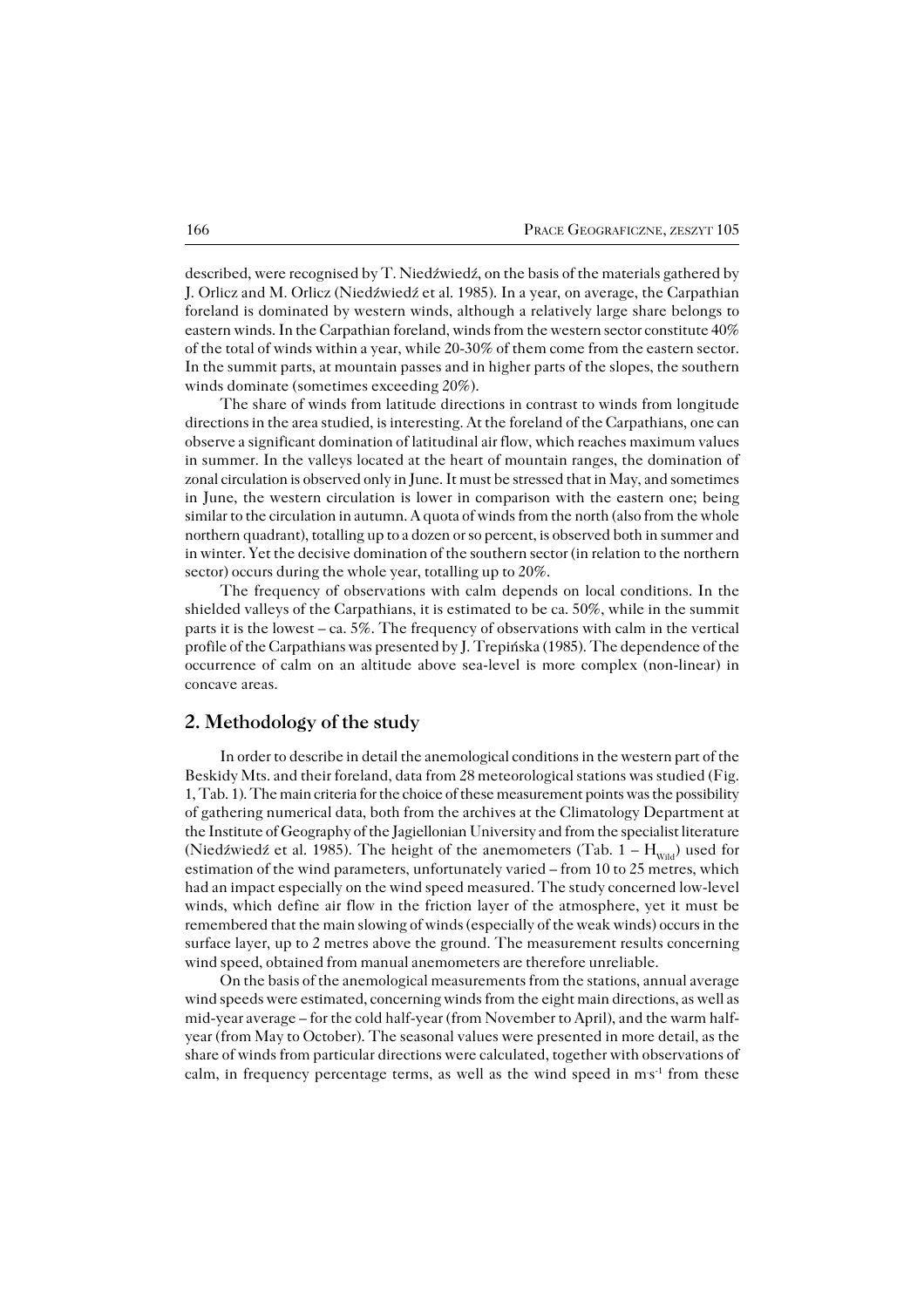| Station-Stacja            | Hs<br>(m) | $\varphi$ | λ       | <b>H</b> wild<br>(m) |
|---------------------------|-----------|-----------|---------|----------------------|
| 1. Jastrzębie Zdrój       | 227       | 49°57'N   | 18°34'E |                      |
| 2. Bieruń Stary           | 236       | 50 05     | 1905    |                      |
| 3. Wadowice               | 260       | 4953      | 1931    | $\equiv$             |
| 4. Zaborze                | 265       | 49 53     | 1850    |                      |
| 5. Pszczyna               | 270       | 50 00     | 1855    |                      |
| 6. Inwałd                 | 300       | 49 53     | 19 26   |                      |
| 7. Cieszyn-Bobrek         | 300       | 49 45     | 18 39   | 14                   |
| 8. Porabka                | 310       | 49 49     | 19 13   | $14 - 17$            |
| 9. Międzybrodzie Bialskie | 321       | 49 47     | 19 12   | 10                   |
| 10. Żywiec-Sporysz        | 356       | 49 41     | 1913    | $\overline{21}$      |
| 11. Maków Podhalański     | 360       | 49 44     | 1941    | 18                   |
| 12. Brenna                | 370       | 49 45     | 1853    |                      |
| 13. Nowy Dwór             | 380       | 49 39     | 19 10   |                      |
| 14. Aleksandrowice        | 398       | 49 48     | 19 00   | 20                   |
| 15. Żywiec-Burga          | 420       | 49 42     | 19 13   | -                    |
| 16. Wisła-Centrum         | 430       | 49 39     | 1852    | 15                   |
| 17. Istebna-Zaolzie       | 580       | 49 34     | 1856    | $15 - 19$            |
| 18. Zwardoń               | 674       | 49 30     | 1859    | 19                   |
| 19. Laliki                | 680       | 49 33     | 1901    | $\equiv$             |
| 20. Zawoja - Widły        | 697       | 49 37     | 1931    | 18                   |
| 21. Istebna Stecówka      | 750       | 49 35     | 1857    | 13                   |
| 22. Istebna Kubalonka     | 800       | 49 36     | 18 54   | 26                   |
| 23. Stańcowa              | 871       | 49 33     | 1932    | 19                   |
| 24. Leskowiec             | 876       | 49 48     | 19 27   | 16                   |
| 25. Klimczok              | 1010      | 49 44     | 1900    | 16                   |
| 26. Markowe-Szczawiny     | 1180      | 49 35     | 1931    | $\equiv$             |
| 27. Skrzyczne             | 1230      | 4941      | 1902    |                      |
| 28. Pilsko-Hala Miziowa   | 1270      | 49 32     | 19 19   | 13                   |

Tab. 1. List of the meteorological stations with the measuremets of wind (1961-1970). Tab. 1. Spis stacji meteorologicznych z pomiarami wiatru (1961-1970).

directions. Most source data was used from the publication by T. Niedźwiedź, M. Orlicz and J. Orlicz (Niedźwiedź et al. 1985). Additionally, data from the archives was applied, gathered by the authors of the study at the Climatology Department of the Institute of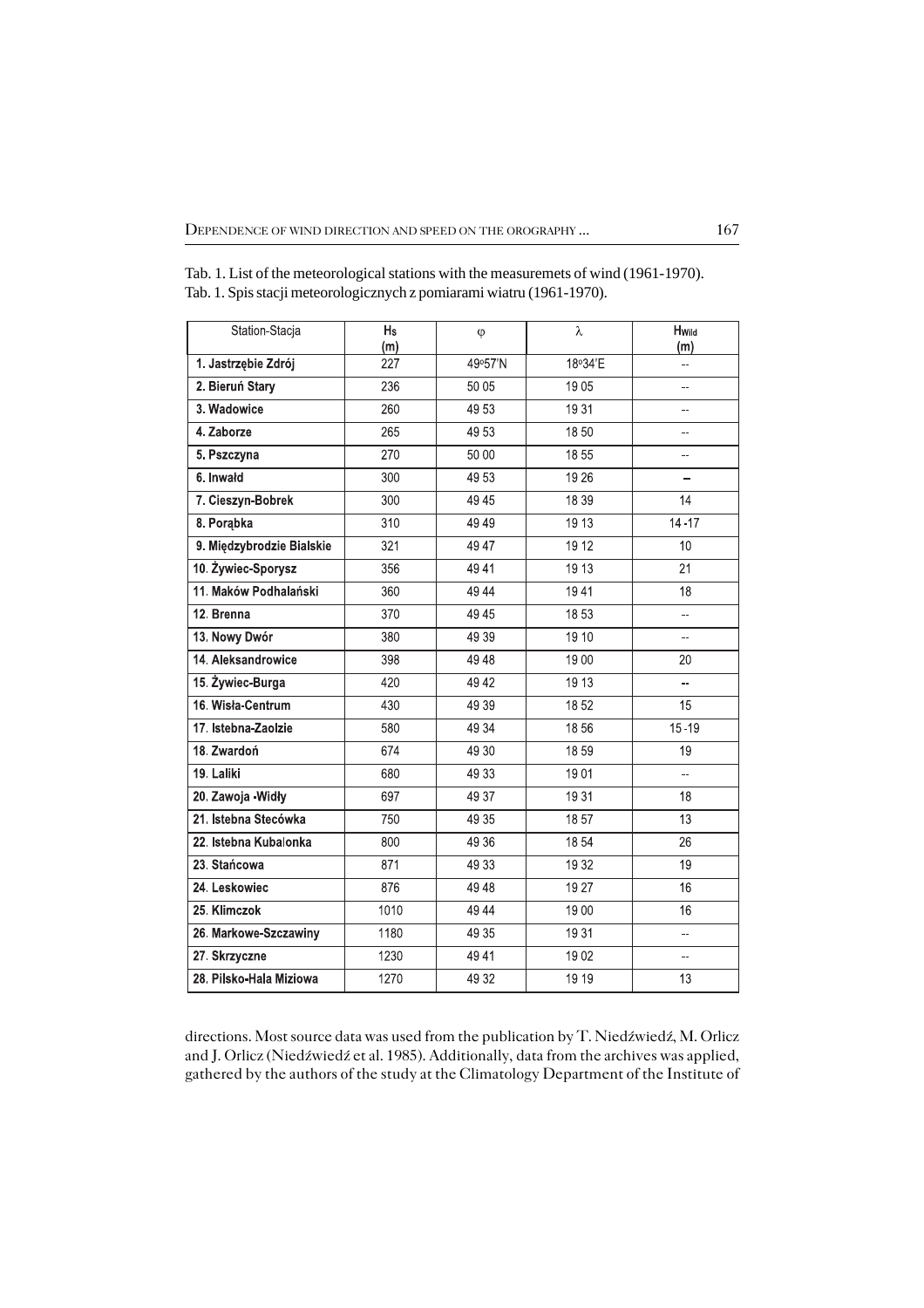

Fig. 1. Location of the meteorological stations in the western part of the Beskidy Mts. Numbers of the stations according to Table 1.

Ryc. 1. Rozmieszczenie stacji meteorologicznych w zachodniej części Beskidów. Numery stacji wg tabeli 1.

Geography at the Jagiellonian University. Most of the data came from the years 1961− 1970. For Aleksandrowice, data from the automatic measurement station was used from the years 1951−1995. Data for Hala Miziowa (northern slopes of Pilsko summit) and from the peak station at Klimczok (Beskid Śląski Mts.) came from the period 1954−1963. Unfortunately, the data does not cover the whole of the period.

The graphic illustration of the study includes the wind roses (Fig. 2−13) and the charts (Fig. 14−18).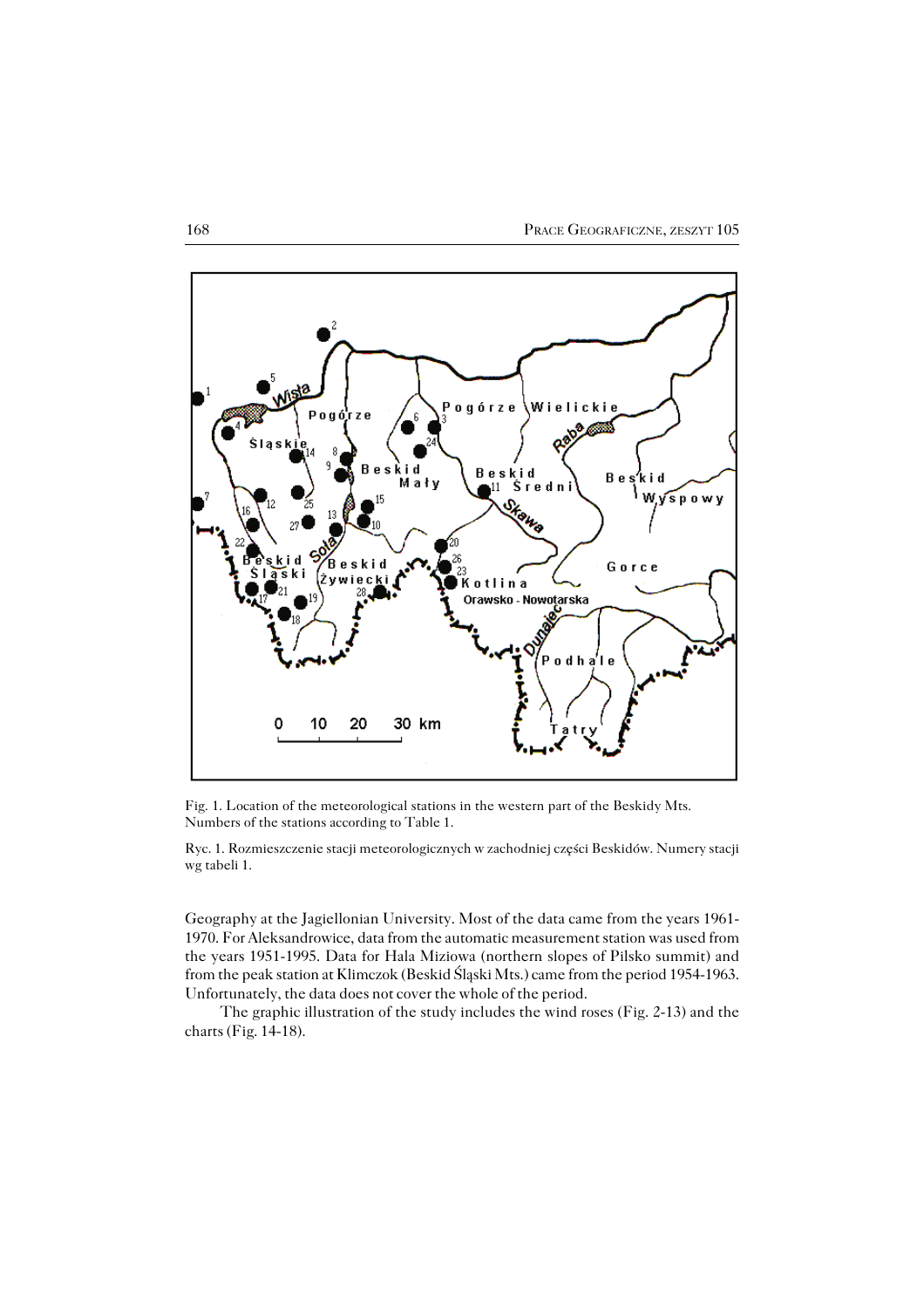

Fig. 2. Wind roses. Frequency of wind directions and calms (c) in %. Wind velocities in ms<sup>-1</sup>. Ryc. 2. Róże wiatrów. Częstość kierunków wiatru i cisz (c) w %. Prędkości wiatru w ms<sup>-1</sup>. Cieszyn-Bobrek, H<sub>s</sub> – 300 m n.p.m. (a.s.l.),  $\varphi$  – 49°45'N,  $\lambda$  – 18°39'E



Fig. 3. Wind roses. Frequency of wind directions and calms (c) in %. Wind velocities in ms<sup>-1</sup>. Ryc. 3. Róże wiatrów. Częstość kierunków wiatru i cisz (c) w %. Prędkości wiatru w ms<sup>-1</sup>. Porąbka, H<sub>s</sub> – 310 m n.p.m. (a.s.l.),  $\varphi$  – 49°49'N,  $\lambda$  – 19°13'E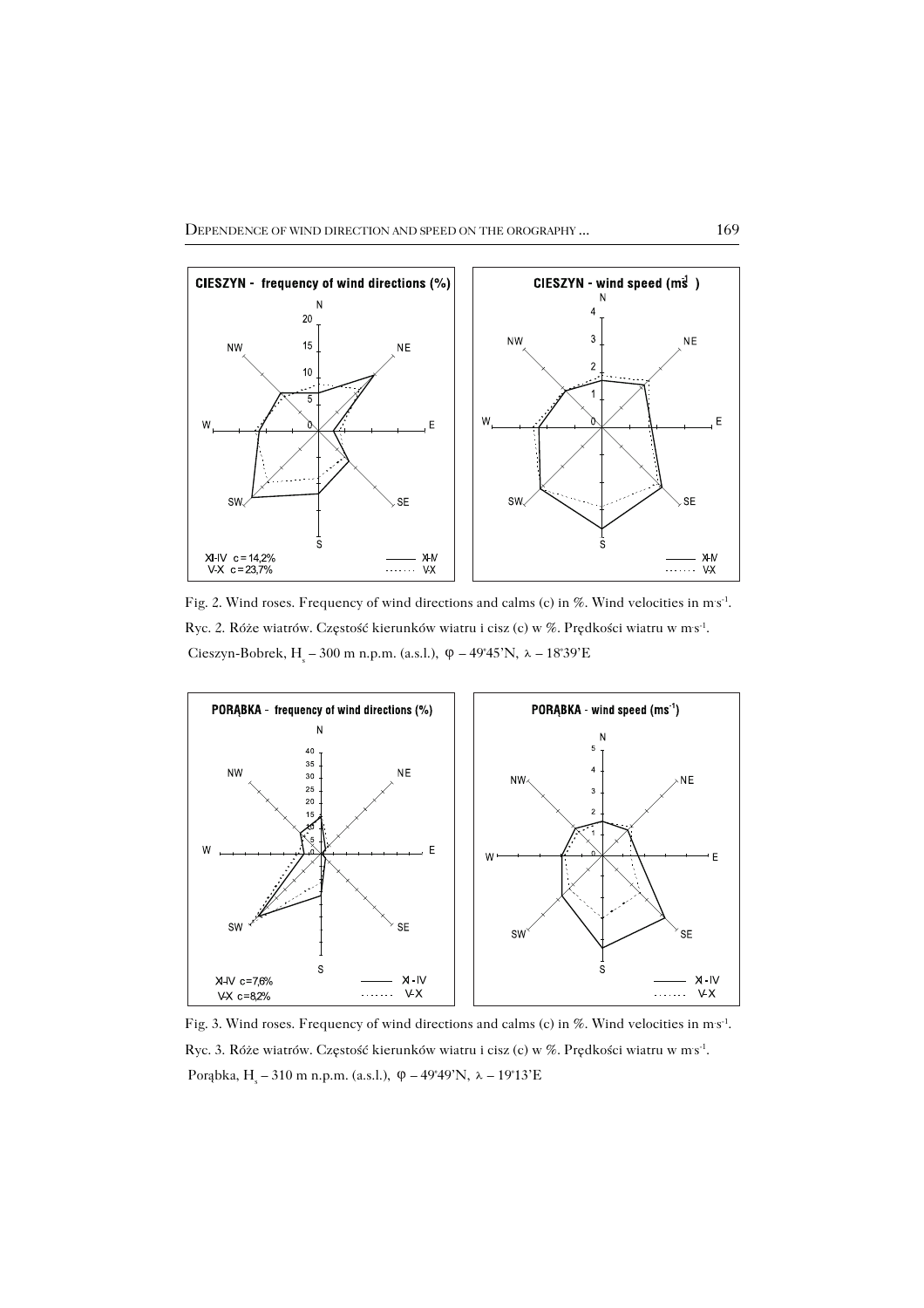

Fig.4. Wind roses. Frequency of wind directions and calms (c) in %. Wind velocities in ms<sup>-1</sup>. Ryc. 4. Róże wiatrów. Częstość kierunków wiatru i cisz (c) w %. Prędkości wiatru w ms<sup>-1</sup>. Międzybrodzie Bialskie,  $H_s - 321$  m n.p.m. (a.s.l.),  $\varphi - 49^{\circ}47^{\prime}N$ ,  $\lambda - 19^{\circ}12^{\prime}E$ 



Fig.5. Wind roses. Frequency of wind directions and calms (c) in %. Wind velocities in ms<sup>-1</sup>. Ryc.5. Róże wiatrów. Częstość kierunków wiatru i cisz (c) w %. Prędkości wiatru w ms<sup>-1</sup>. Žywiec-Sporysz, H<sub>s</sub> – 356 m n.p.m. (a.s.l.),  $\varphi$  – 49°41'N,  $\lambda$  – 19°13'E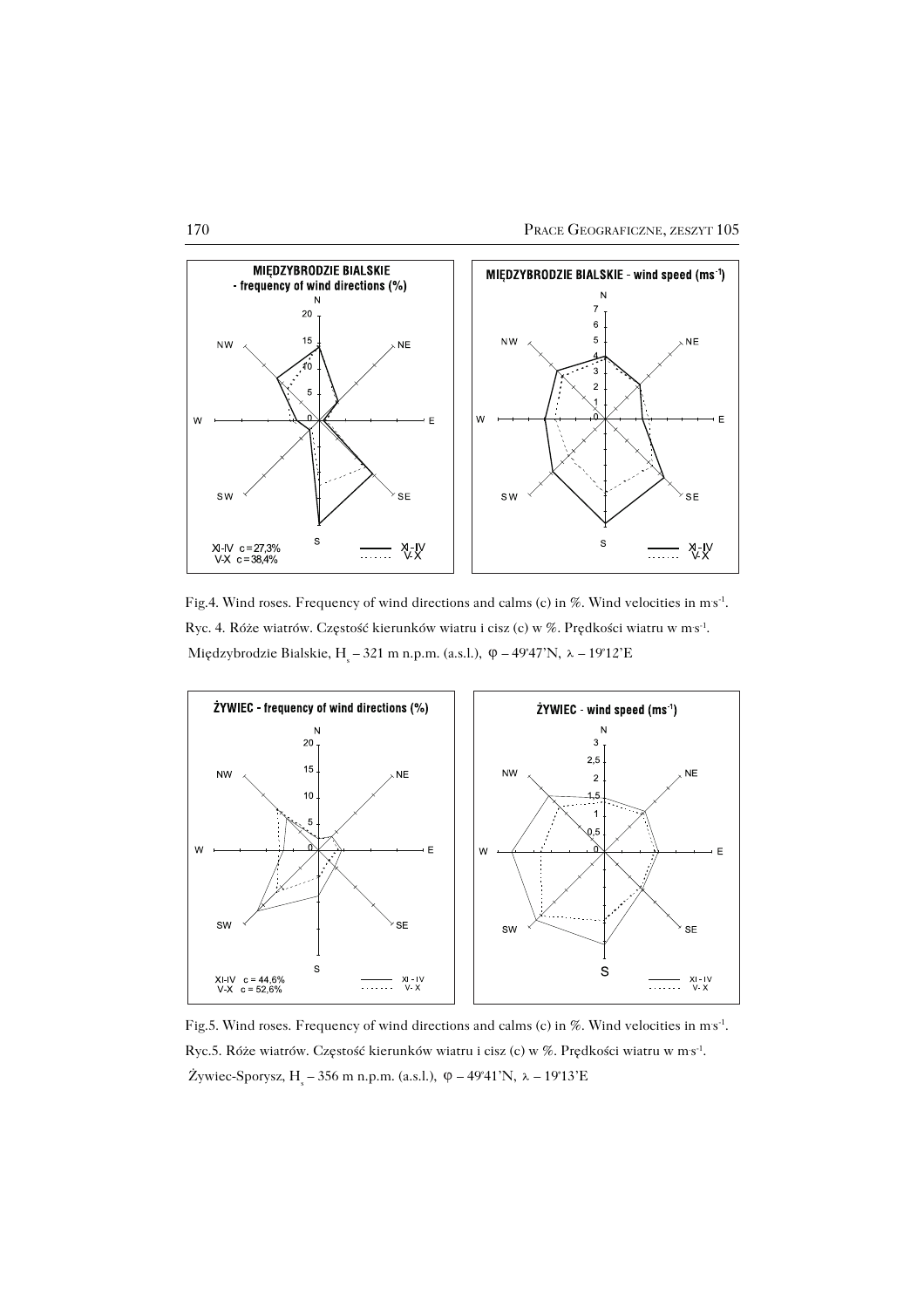

Fig. 6. Wind roses. Frequency of wind directions and calms (c) in %. Wind velocities in ms<sup>-1</sup>. Ryc.6. Róże wiatrów. Częstość kierunków wiatru i cisz (c) w %. Prędkości wiatru w ms<sup>-1</sup>. Wisła-Centrum, H<sub>s</sub> – 430 m n.p.m. (a.s.l.),  $\varphi$  – 49°39'N,  $\lambda$  – 18°52'E



Fig. 7. Wind roses. Frequency of wind directions and calms (c) in %. Wind velocities in ms<sup>-1</sup>. Ryc.7. Róże wiatrów. Częstość kierunków wiatru i cisz (c) w %. Prędkości wiatru w ms<sup>-1</sup>. Istebna-Zaolzie, H<sub>s</sub> – 580 m n.p.m. (a.s.l.), φ – 49°34'N, λ – 18°56'E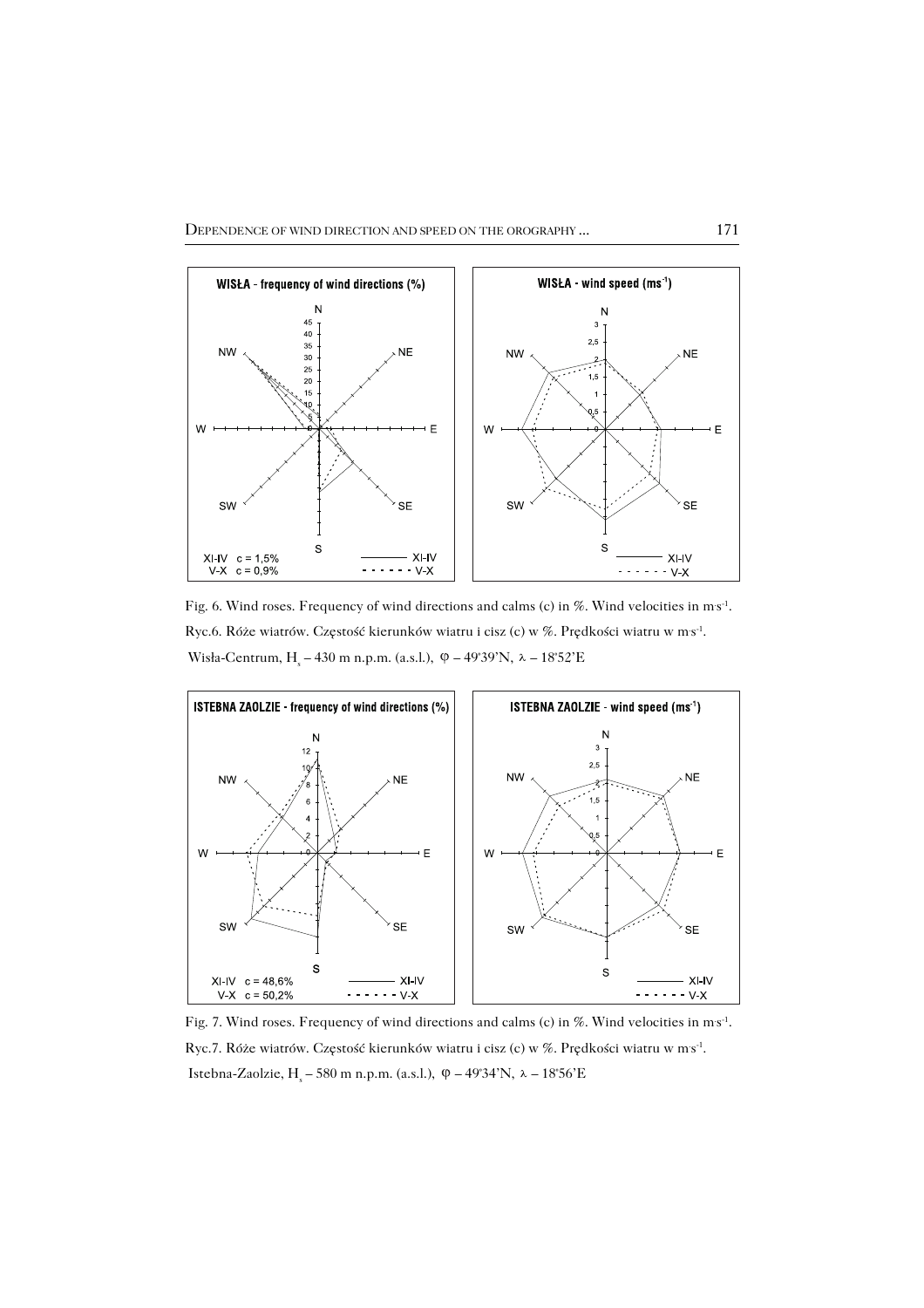

Fig. 8. Wind roses. Frequency of wind directions and calms (c) in %. Wind velocities in ms<sup>-1</sup>. Ryc. 8. Róże wiatrów. Częstość kierunków wiatru i cisz (c) w %. Prędkości wiatru w ms<sup>-1</sup>. Zwardoń, H<sub>s</sub> – 674 m n.p.m. (a.s.l.),  $\varphi$  – 49°30'N,  $\lambda$  – 18°59'E



Fig. 9. Wind roses. Frequency of wind directions and calms (c) in %. Wind velocities in ms<sup>-1</sup>. Ryc. 9. Róże wiatrów. Częstość kierunków wiatru i cisz (c) w %. Prędkości wiatru w ms<sup>-1</sup>. Zawoja-Widły, H<sub>s</sub> – 697 m n.p.m. (a.s.l.), φ – 49°37'N, λ – 19°31'E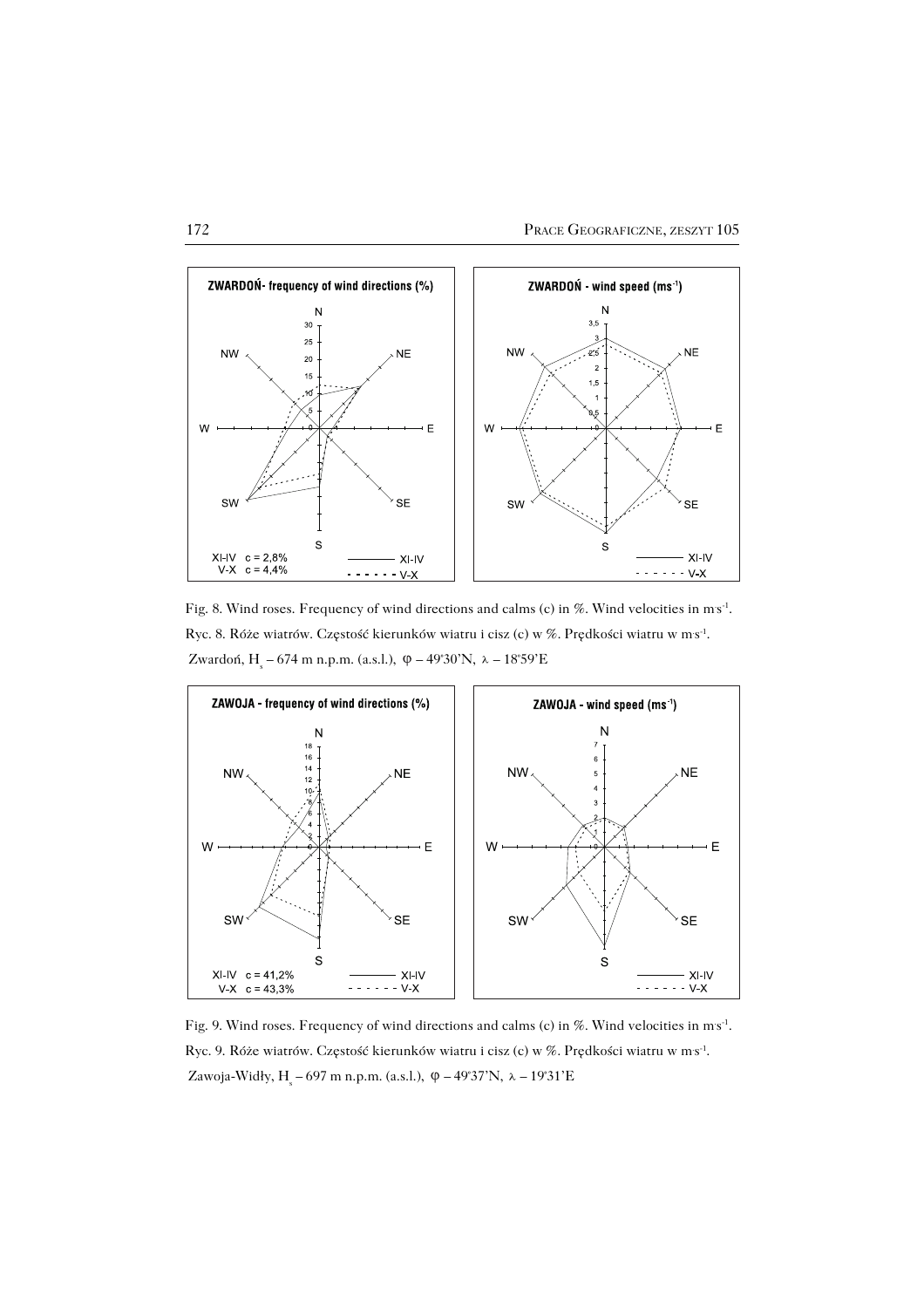

Fig. 10. Wind roses. Frequency of wind directions and calms (c) in %. Wind velocities in ms<sup>-1</sup>. Ryc. 10. Róże wiatrów. Częstość kierunków wiatru i cisz (c) w %. Prędkości wiatru w ms<sup>-1</sup>. Istebna Kubalonka, H<sub>s</sub> – 800 m n.p.m. (a.s.l.),  $\varphi$  – 49°36'N,  $\lambda$  – 18°54'E



Fig. 11. Wind roses. Frequency of wind directions and calms (c) in %. Wind velocities in ms<sup>-1</sup>. Ryc. 11. Róże wiatrów. Częstość kierunków wiatru i cisz (c) w %. Prędkości wiatru w ms<sup>-1</sup>. Stańcowa, H<sub>s</sub> – 871 m n.p.m. (a.s.l.),  $\varphi$  – 49°33'N,  $\lambda$ – 19°32'E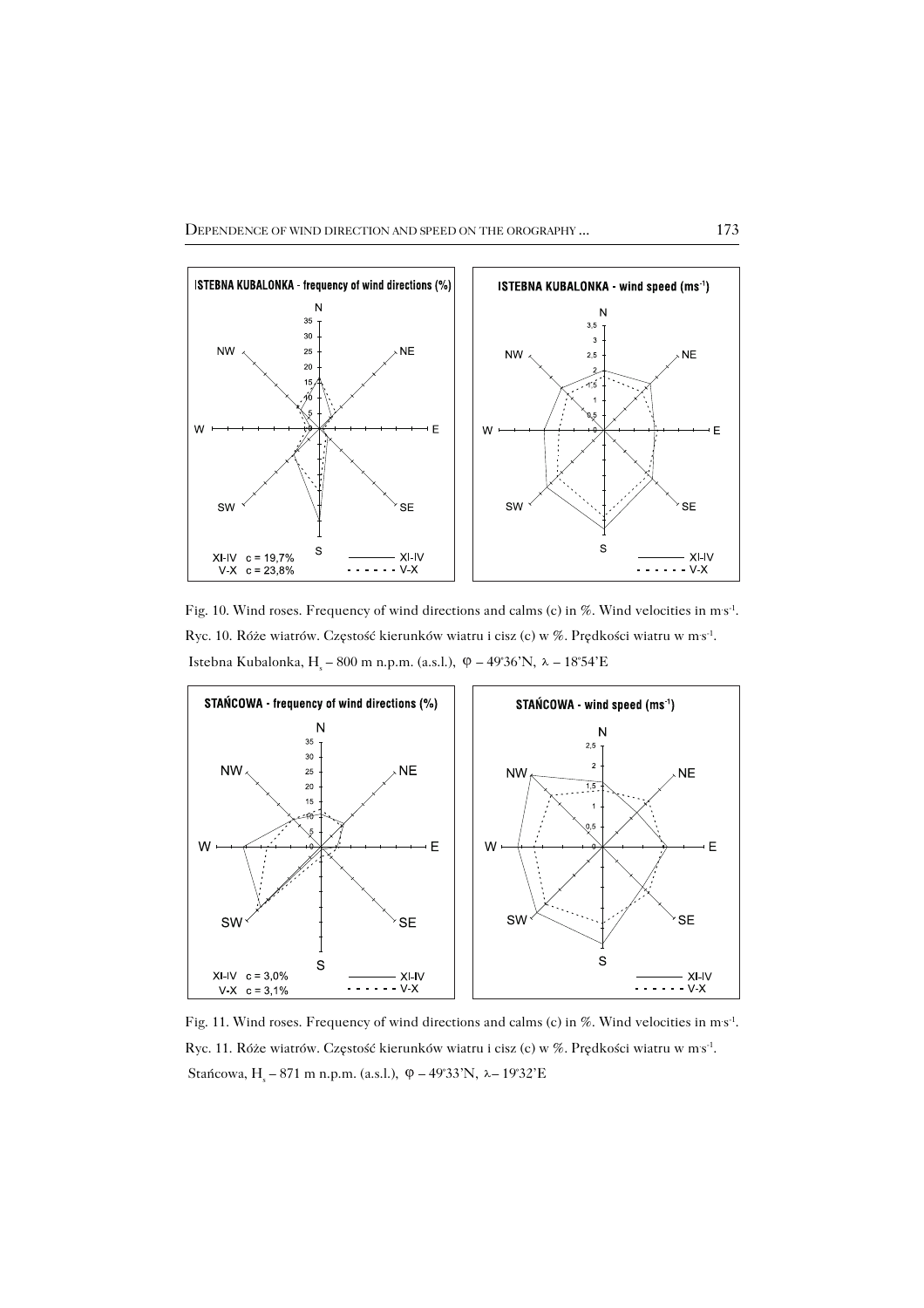

Fig. 12. Wind roses. Frequency of wind directions and calms (c) in %. Wind velocities in ms<sup>-1</sup>. Ryc. 12. Róże wiatrów. Częstość kierunków wiatru i cisz (c) w %. Prędkości wiatru w ms<sup>-1</sup>. Leskowiec, H<sub>s</sub> – 876 m n.p.m. (a.s.l.),  $\varphi$  – 49°48'N,  $\lambda$  – 19°27'E



Fig. 13. Wind rose. Wind velocities in m<sup>s-1</sup>.

Ryc. 13. Róża wiatrów. Prędkości wiatru w ms<sup>-1</sup>.

Klimczok, H<sub>s</sub> – 1010 m n.p.m. (a.s.l.),  $\varphi$  – 49°44'N,  $\lambda$  – 19°00'E Pilsko-Hala Miziowa, H<sub>s</sub> – 1270 m n.p.m. (a.s.l.), φ – 49°32'N, λ – 19°19'E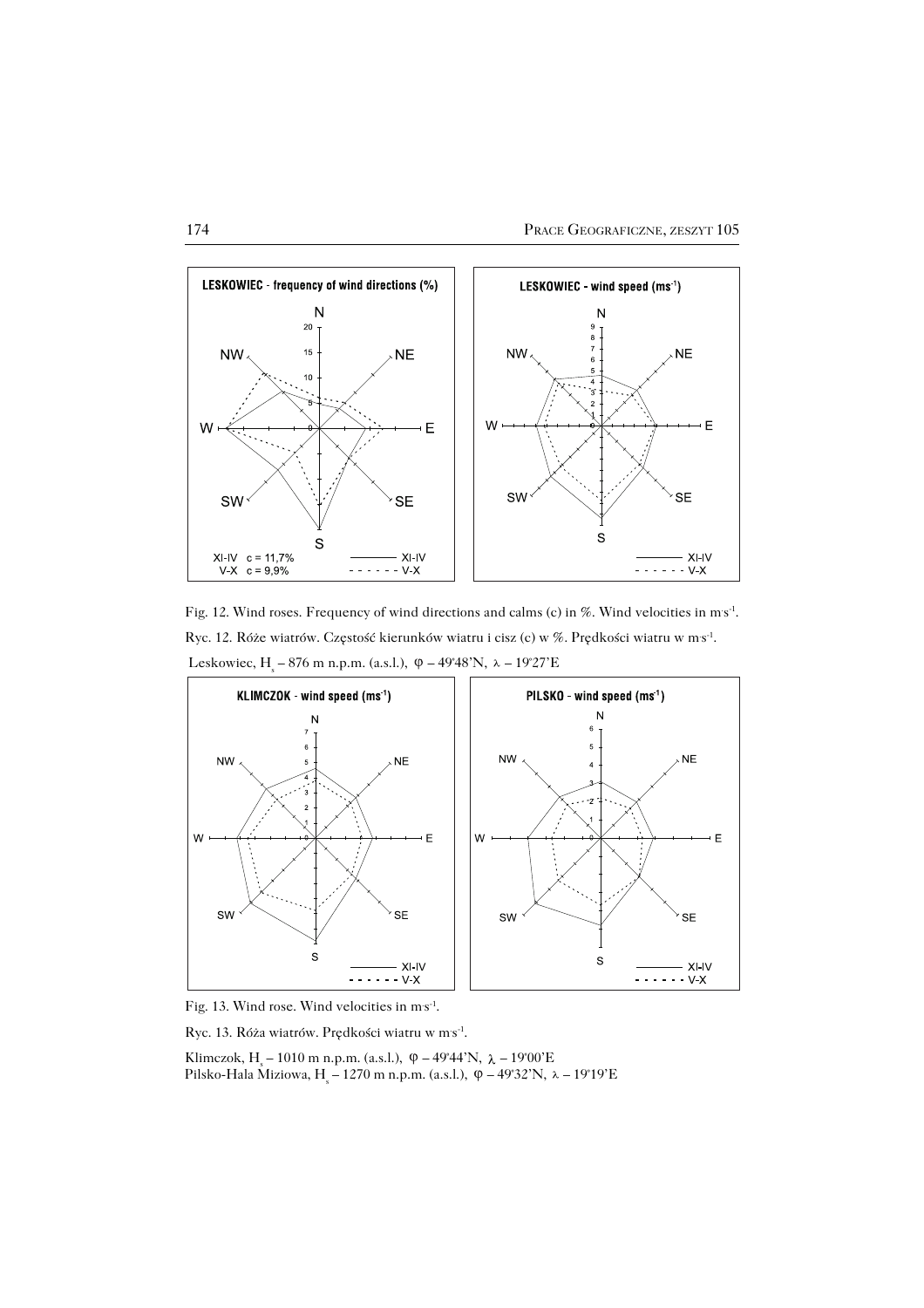### **3. General characteristics of the anemological conditions**

At the foreland of the Beskidy Mts. and on the range area, a large quota of the western winds prevails, which is related to the dominating advection of air masses from this direction. A characteristic domination of longitudinal valleys in the western part of the Carpathians forces the change of low−level air flow from the southern direction to the northern direction, or from the south−western direction to the north−western direction (which is most visible in the Tatra Mts.). Yet most often, in the western Carpathians one can observe the air flow from the western quadrant (north−west, west, south−west) – during 46% of the days, while 27% days from the eastern direction (Obrębska−Starklowa et al. 1995). The domination of wind directions from the south to west (S, SW, W) at the northern slopes of the Pilsko summit at Beskid Żywiecki Mts., was also described by A. Łajczak (1996).

One can observe the seasonal dependence of the advection direction. From May to September, air flows from the north−west, while from October to December advection increases from the south and south west. In March and April, as well as in late spring, winds from the south−east and east are observed. In May the advection from the north− east increases, while in July winds from the north prevail (Hess 1965, Niedźwiedź 1968).

In some valleys, a visible prevalence of other wind directions is noticed, untypical of winter circulation (Niedźwiedź et al. 1985). In certain locations, also on peaks and passes, the prevalence of southern winds is quite visible (Zawoja – Fig. 9, Istebna− Stecówka and Kubalonka – Fig. 10, Leskowiec – Fig. 12).

In summer, as mentioned above, western and north−western winds prevail. A weakening of the southern winds is also noted at this time.

The orographic conditions described, however, largely modify the air flow from its original direction. Air flows of the same mass are modified by a different angle from the main axis of the flow, depending on the altitude above sea−level, and on the slope exposition. The size of the turn may exceed 45 degrees. Therefore the average distribution of wind directions in any particular location within the same mountain range, within a close distance (ca. 1 kilometer), may be completely different.

During the high−pressure weather, especially when the centre of the high is above the Carpathians, the local mountain and valley circulation develops, which may fundamentally modify the general image of the air flow direction in the measurement stations within the area. At the weak air movement, one may notice local flows from various directions, irrelevant to the general direction of the advection. These flows are limited to the valley and are characterised with low speeds. Yet with a particular synoptic situation – namely high pressure south to the Carpathians and the low pressure to the north, occasional foehn winds are created from the south, characterised by high speed and gusts. This factor explains the high percentage of southern winds observed at the peaks (Ustrnul 1992).

Wind speeds in the area studied, are characterised by a large variability. Generally, the speed increases with the altitude above sea−level and it is three times greater at the highest peaks than at their base. It is not a rule, however, as the wind speed increases logarithmically with the altitude, while the topographic profile, slope steepness, and the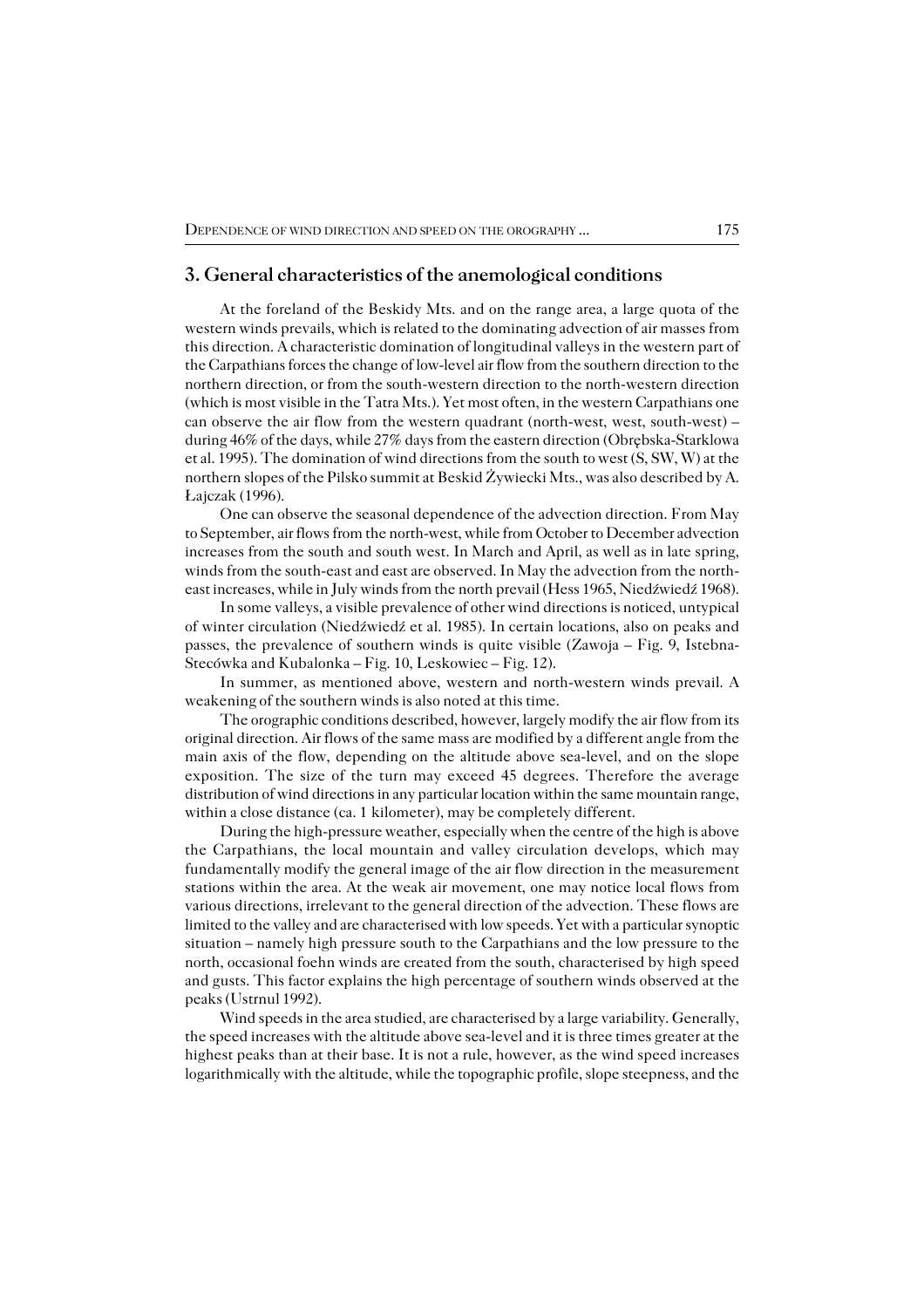level of flora density, greatly affect air flow speed (Kowanetz 1998). It is highly visible during strong winds (speeds over 10 m<sup>s-1</sup>) above the tree line. In the Beskidy Mts., it especially concerns the range of the Babia Góra summit and Pilsko summit. The mountain and valley circulation, the Liptów winds and foehn winds, develop especially in the Tatra Mts., due to their altitude and the Alpine topography (Bąkowski 1997). At the Podhale and Orawa regions, local winds are originated, due to the characteristic location of the valleys between the mountain ranges. The highest wind speeds are noted during the foehn winds.

### **4. Wind directions and speeds within a year**

In the foreland of the Beskidy Mts. (the western part), western and south−western winds prevail, according to the frequency distribution of winds from various directions. Such dominance is observed at the stations in Cieszyn (Fig. 2), Aleksandrowice, Jastrzębie, Pszczyna, and Zaborze. The stations located in valleys show the dominance of southern winds. The greatest average wind speeds (up to 6 ms<sup>-1</sup>) occur along the north-south axis at the stations in Porąbka (Fig. 3), Międzybrodzie Bialskie (Fig. 4), Brenna, Nowy Dwór, Zwardoń (Fig. 8) and Zawoja (Fig. 9). At higher altitudes: Kubalonka (Fig. 10), Leskowiec (Fig. 12), Klimczok (Fig. 13) and Pilsko (Fig. 13) the air flow from the south and south− west is also the fastest. However, on the northern slopes of Babia Góra (Markowe Szczawiny) and at Skrzyczne, the greatest wind speeds belong to southern, western and south-western winds (4-5 ms<sup>-1</sup>). The winds from the northern and eastern sector are much weaker (2.0-2.9 m·s<sup>-1</sup>).

One can observe a large difference in the distribution of wind speeds at two stations in Żywiec: at the Żywiec−Sporysz station (Fig. 5) south−western winds prevail, while at the Żywiec−Burga station (Góra Burgałowska), winds from the western quadrant dominate. At the former, average wind speeds from the south, south−west and west are similar, while at the Burga station, the highest speeds are observed from the north−west and west. At both stations winds from the north and from the eastern quadrant are weaker. At these two measurement points over such a short distance (Fig. 1, Tab. 1), the impact of the direct environment is visible. At the higher station (Burga), the average difference of the wind speed from the western sector (NW-W-SW) is greater by 1.0 to 1.8 m s<sup>-1</sup> from the wind speeds measured at the Żywiec−Sporysz station, while the difference of average wind speed from the east does not exceed 0.8 ms<sup>-1</sup>. This is caused by: the difference in relative altitude (64 m), the location of the Żywiec−Sporysz station on the eastern slope of the Grojec Mountain – at 612 m above sea−level (cover from the west), and the open space around the station on the peak of Góra Burgałowska.

## **5. Wind direction and speed in the cold and warm half−year**

At the foreland of the Beskidy Mts., the highest wind speeds arise from the south and south−west in the cold half−year (Cieszyn), while in the warm half−year they occur from the western sector (NW−W−SW). The period of calm in winter is estimated at about 14%, in summer ca. 24%. In the valleys, the frequency distribution shows certain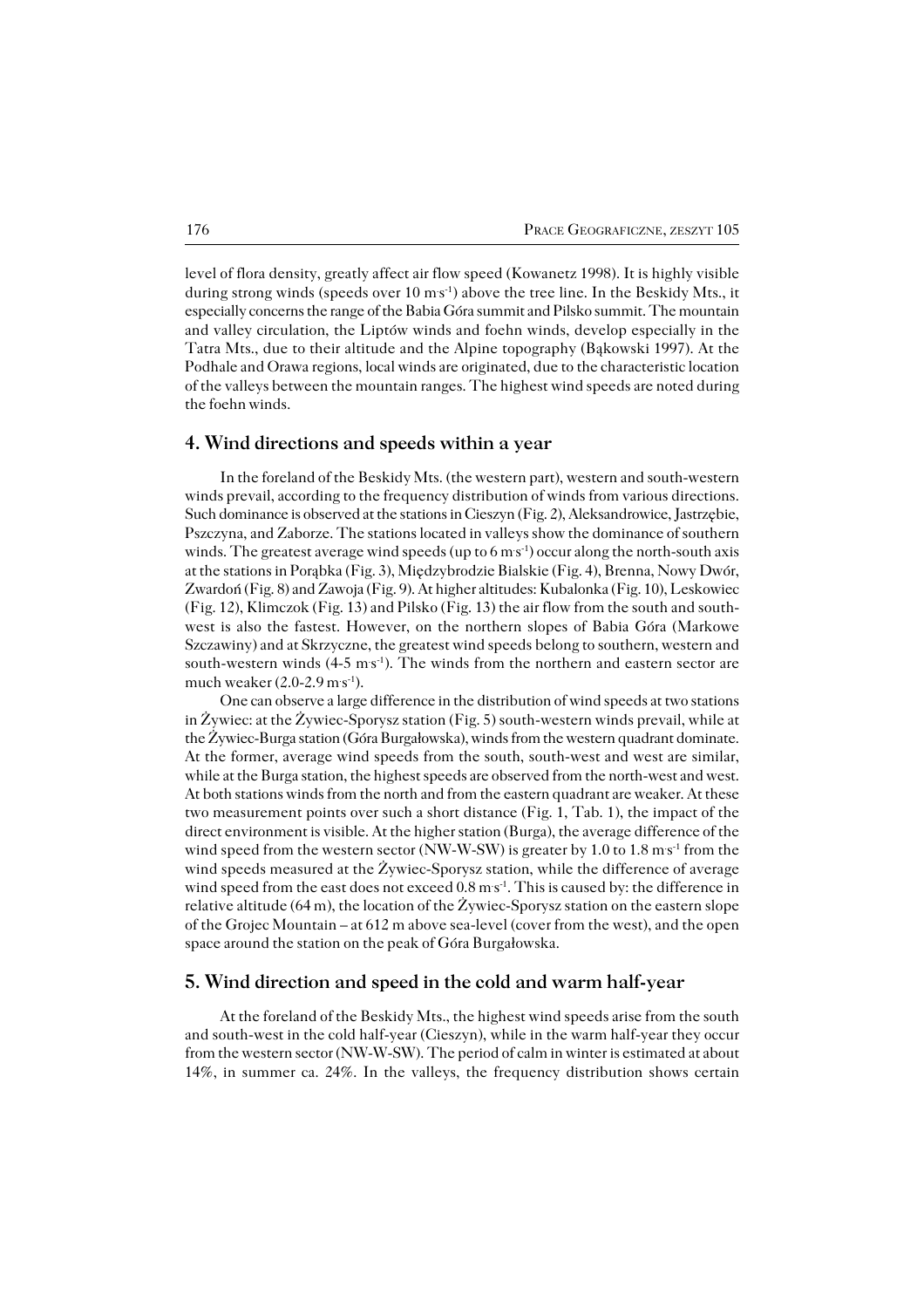similarities (prevailing air flows from the west or south−west), although a fundamentally different percentage of calm is observed as well as the dominance of particular wind directions in particular seasons. For example in Porąbka (Fig. 3) there are few observations with calm – ca. 8% in the cold and warm half−year, while in Żywiec (Żywiec Sporysz – Fig. 5), the calm percentage is very high. In the cold half−year it is ca. 45%, while in the warm half−year, over 50%, thus indicating considerable protection for the station. At Międzybrodzie Bialskie (Fig. 4) the minimum share of western and eastern winds is noticed, with a dominance of winds along the N−S axis. The stations at Porąbka (Fig. 3) and in Zwardoń (Fig. 8) shows similar distribution of wind directions, yet at Porąbka higher wind speeds from the south and south−east are observed. At Zawoja (Fig. 9) the small frequency of eastern winds and a large percentage of observations with calm are noted, over 40% in summer and in the cold half−year.

At village Wisła (Fig. 6) the biggest share belongs to winds from the north−west, south and south−east in winter, and from the north−west and the south in summer. The highest speeds are noted for the southern winds (on average 2.0-2.6 m<sup>s-1</sup>), and also for winds from the west and north−west in winter. Stations located to the south of village Wisła – Istebna Stecówka and Kubalonka pass (Fig. 10) have similar frequency distribution of winds from particular directions (south and south−west), while the station at Istebna−Zaolzie (Fig. 7) shows flows along the N−S axis, in winter and summer, and a much higher percentage of observations with calm – ca. 50%, which indicates a visible covering of the measurement point.

Stations at higher altitudes show greater variance. At the peak of Klimczok, one can observe the prevalence of southern and south−western winds in winter, and an equal share of all sectors in summer (with a slight dominance of the directions mentioned). On the northern slopes of Pilsko, the dominance of winds from S to W is visible, especially in winter. At Stańcowa (Fig. 11), the station located near a foresters' house on the southern slope of Babia Góra summit, the highest speeds are noted for north−western winds (2.5 m<sup>s-1</sup>) and southern winds in winter, as well as very rare southern winds in summer. The most often are, however, winds from the west and south−west in winter, while from the south−west in summer. At Leskowiec summit (Fig.12) the highest average speed (up to 8.4 m<sub>s</sub><sup>1</sup>) belongs to the southern and south-western winds, both in summer and in winter. The participation of observations with calm is limited – only 12% in winter and ca.  $10\%$ in summer.

# **6. Final remarks**

Frequency of wind directions and speeds in the area studied, are characterised by a large variability. The obvious impact of the general direction of advection masses is modified by topography and the altitude above sea−level. At certain stations, the wind parameters measured may indicate the prevalence of local conditions. Generally, particular valleys and isolated peaks or long mountain ranges must be discussed separately, depending on the level of detail of an anemological conditions study. Moreover, in particular years, the wind parameters measured may largely differ from the average values calculated on the basis of measurements from many years. The illustration of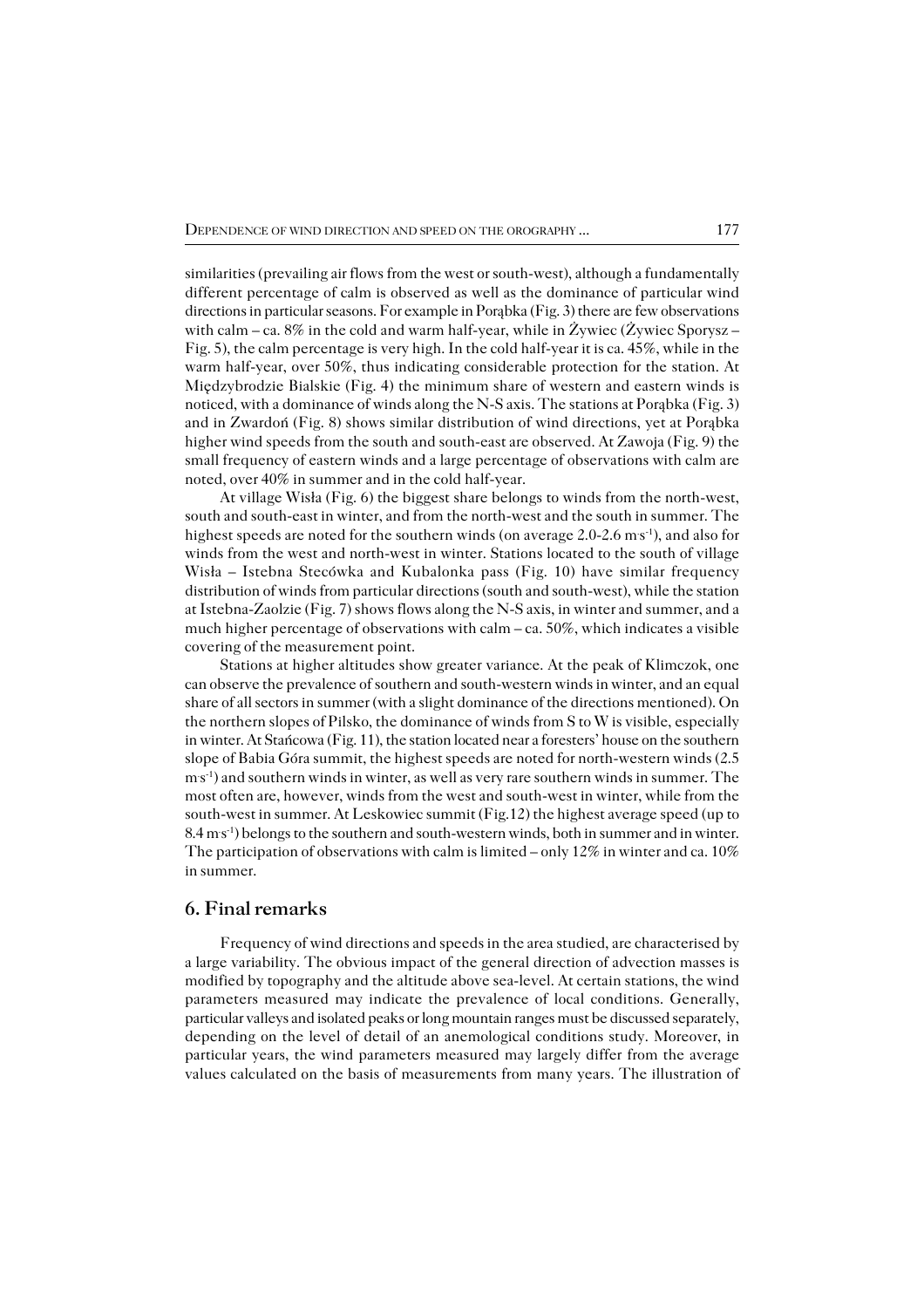

Fig. 14. Frequency of the northern winds in % (1951−1995). Ryc. 14. Częstość wiatrów północnych w % (1951−1995).





Fig. 15. Frequency of the eastern winds in % (1951−1995). Ryc. 15. Częstość wiatrów wschodnich w % (1951−1995). Aleksandrowice, H<sub>s</sub> – 398 m n.p.m. (a.s.l.),  $\varphi$  – 49°48'N,  $\lambda$  – 19°00'E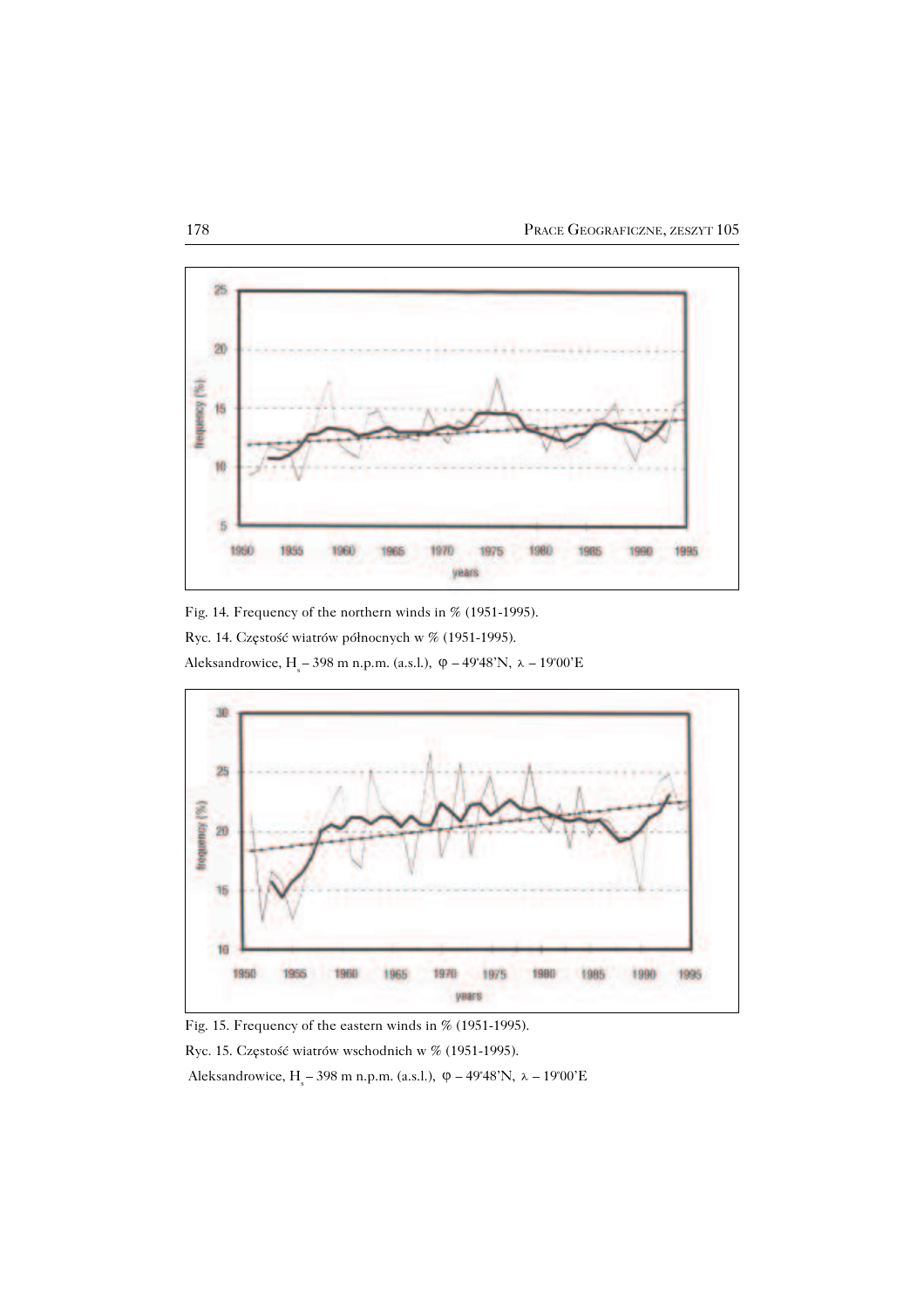

Fig. 16. Frequency of the southern winds in % (1951−1995).

Ryc. 16. Częstość wiatrów południowych w % (1951−1995).

Aleksandrowice, H<sub>s</sub> – 398 m n.p.m. (a.s.l.),  $\varphi$  – 49°48'N,  $\lambda$  – 19°00'E



Fig. 17. Frequency of the western winds in % (1951−1995). Ryc. 17. Częstość wiatrów zachodnich w % (1951−1995).

Aleksandrowice, H<sub>s</sub> – 398 m n.p.m. (a.s.l.),  $\varphi$  – 49°48'N,  $\lambda$  – 19°00'E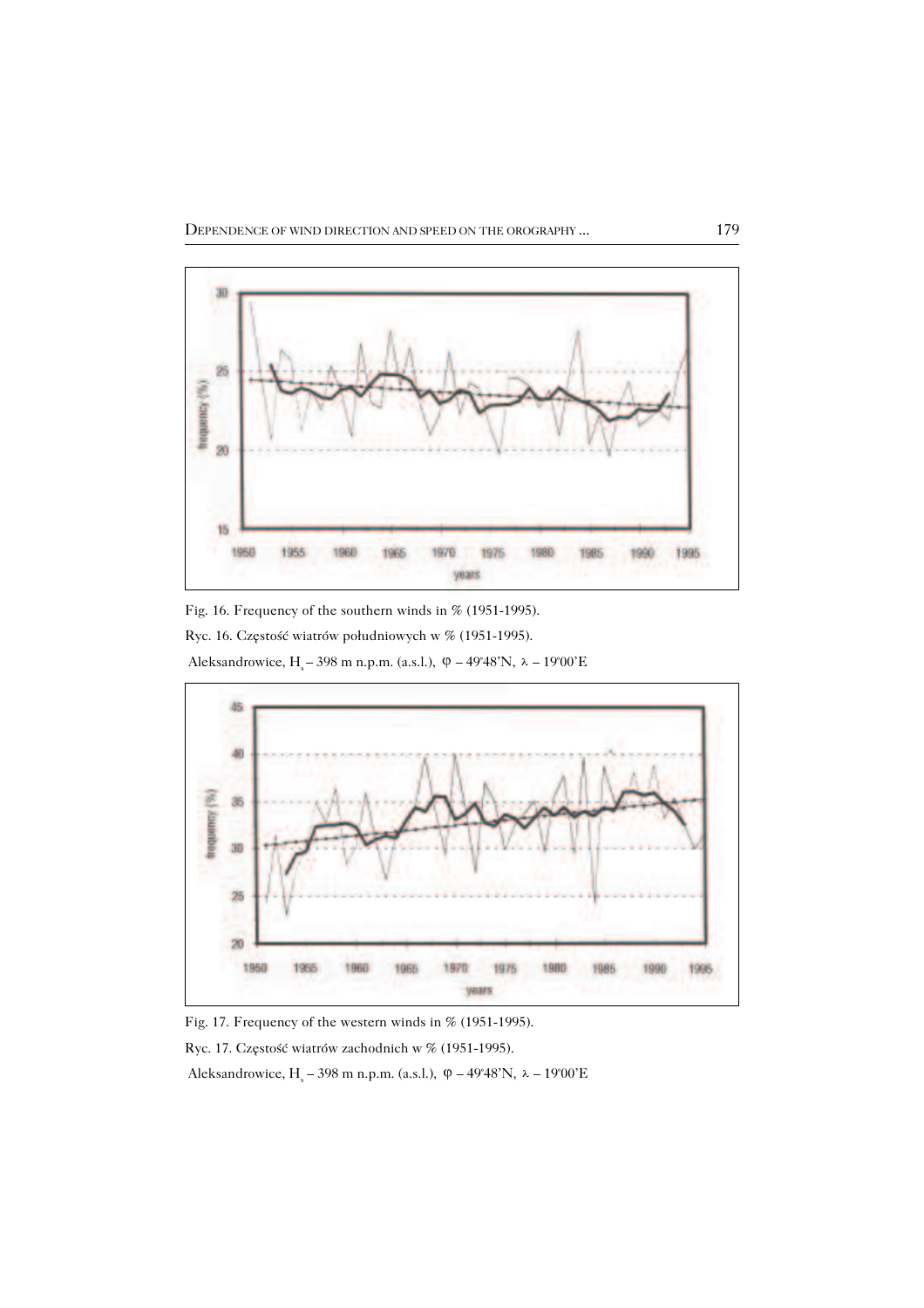

Fig. 18. Frequency of the calms in % (1951−1995).

Ryc. 18. Częstość cisz w % (1951−1995).

Aleksandrowice, H<sub>s</sub> – 398 m n.p.m. (a.s.l.),  $\varphi$  – 49°48'N,  $\lambda$  – 19°00'E

such a statement is presented in the set of charts detailing the frequency of the four fundamental wind directions and the frequency of observations with calm, from the years 1951-1995, from the station at Aleksandrowice<sup>1</sup> (Fig. 14-18). One can observe here an increase inthe share of western and eastern winds, with a decrease in the frequency of winds from the south and the frequency of calms.

The value of the climatological study of anemological conditions depends largely on the possibility of obtaining observation data. It must be noticed, however, that this will include numerical data, while wind direction and speed is largely conditioned by the detailed location of the station. Due to this highly visible non−linearity of changes in wind parameters in the mountains, a simple interpolation is not recommended, and the anemological conditions may only be presented generally. It seems therefore necessary to study the meso−climate of the particular mountain ranges and their impact on the air flow modification.

<sup>&</sup>lt;sup>1</sup> The authors would like to thank Danuta Czekierda, M.Sc., from the Kraków Department of IMGW for the permission to use these drawings in the study.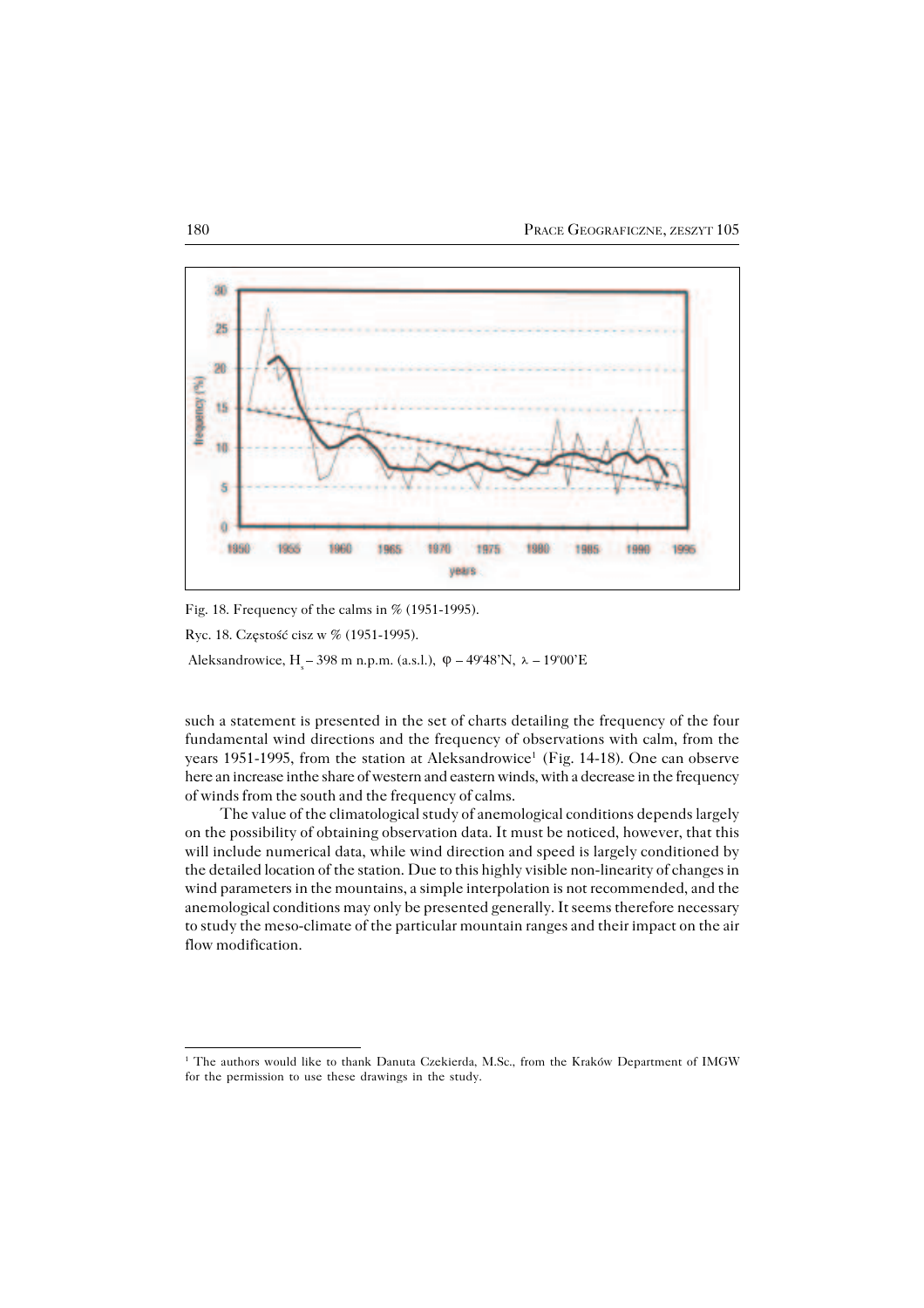#### **References**

- Bąkowski R., 1997, *Wiatry katabatyczne w profilu Kasprowy Wierch Hala Gąsienicowa Zakopane*, Praca magisterska wykonana w Zakładzie Klimatologii Instytutu Geografii UJ, maszynopis, 47−68.
- Hess M., 1965, *Piętra klimatyczne w polskich Karpatach Zachodnich*, Zesz. Nauk. UJ, Prace Geogr., z. 11, Kraków, 172−179.
- Kowanetz L., 1998, *Klimatyczny bilans wodny w dorzeczu górnej Wisły*, Praca doktorska wykonana w Zakładzie Klimatologii Instytutu Geografii UJ, Kraków, maszynopis, 84−87.
- Łajczak A., 1996, *Analiza stosunków mezoklimatycznych północnych stoków Pilska a turystyczne i narciarskie wykorzystanie tego obszaru*, Czasopismo Geogr., LXVII, z. 1, Kraków, 17−47.
- Niedźwiedź T., 1968, *Częstotliwość występowania układów barycznych, mas powietrza i frontów atmosferycznych nad polskimi Karpatami Zachodnimi*, Przegl. Geogr., t. 40, z. 2, Warszawa, 473−478.
- Niedźwiedź T., Orlicz M., Orliczowa J., 1985, *Wiatr w Karpatach Polskich*, Dokumentacja Geograficzna, z. 6, wyd. PAN, 9−90.
- Obrębska−Starklowa B., Hess M., Olecki Z., Trepińska J., Kowanetz L., 1995, rozdział *"KLIMAT"* w: *"Karpaty Polskie, przyroda, człowiek i jego działalność"*, pod red. J.Warszyńskiej, wyd. UJ, Kraków, 40−41.
- Trepińska J., 1985, *Distribution of observations with calm in the Polish Western Carpathians*, Zbornik radova, 12th International Conference on Carpathian Meteorology, Beograd, 110−112.
- Ustrnul Z., 1992, *Potencjalne warunki występowania wiatrów fenowych w Karpatach Polskich*, Zesz. Nauk. UJ, Prace Geogr., z. 90, Kraków, 97−112.

# **Zależność kierunku i prędkości wiatrów od orografii w zachodniej części Beskidów**

#### **Streszczenie**

Zasadniczy wpływ na prędkości i kierunki wiatrów powierzchniowych wywiera sytuacja synoptyczna. Jednakże te parametry wiatru zmieniają się przy przepływie masy powietrza przez pasma górskie. Modyfikacja kierunku i prędkości strumieni powietrza jest różna na szczytach, stokach, w dolinach oraz na przedpolu gór. Zmiana kierunku wiatru może przekraczać 45°. Ze wzrostem wysokości nad poziomem morza w górach obserwuje się nieliniowe przyspieszenie przepływu masy powietrza.

W opracowaniu korzystano z danych z 28 stacji meteorologicznych zlokalizowanych w następujących pasmach górskich: Beskid Śląski, Beskid Żywiecki, Beskid Mały i na ich przedpolu (ryc. 1, tab. 1). Dane te pochodzą głównie z dziesięciolecia 1961−1970. Obserwacje były wykonywane wówczas za pomocą wiatromierza Wilda, umieszczonego na wysokości 10−25 m nad poziomem gruntu. Duże zróżnicowanie prędkości i kierunku